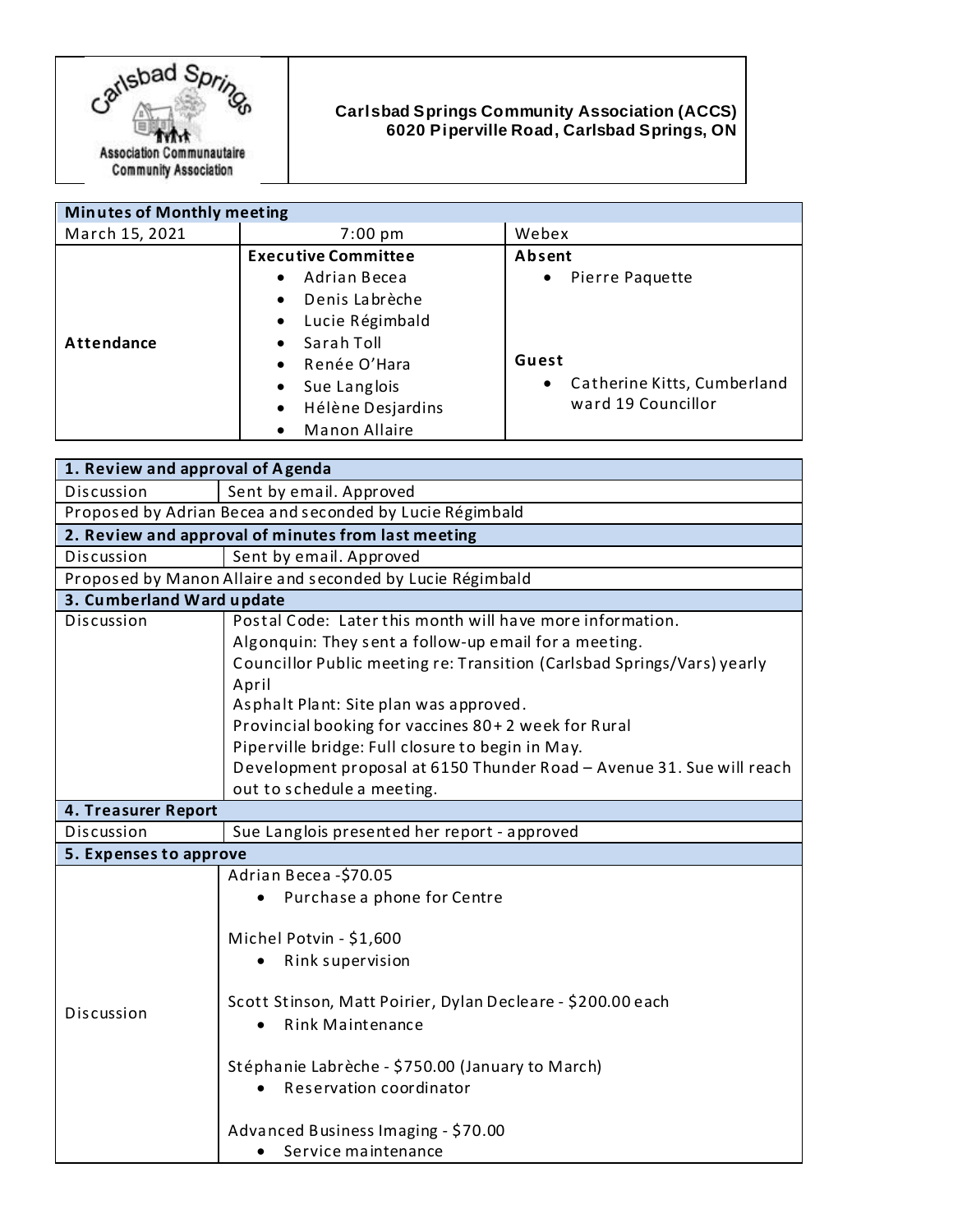|                   | Radio bingo                                                                                                                                                                                                                                                                                                                                                                                                                                                                                                                                                                                                      |  |
|-------------------|------------------------------------------------------------------------------------------------------------------------------------------------------------------------------------------------------------------------------------------------------------------------------------------------------------------------------------------------------------------------------------------------------------------------------------------------------------------------------------------------------------------------------------------------------------------------------------------------------------------|--|
|                   | Radio Bingo Cheques - Denis, Stéphanie and Lucie can sign.                                                                                                                                                                                                                                                                                                                                                                                                                                                                                                                                                       |  |
|                   | A report will be presented at the end of April. The licence ends at end of<br>April.                                                                                                                                                                                                                                                                                                                                                                                                                                                                                                                             |  |
| 7. CSCA updates   |                                                                                                                                                                                                                                                                                                                                                                                                                                                                                                                                                                                                                  |  |
|                   | Adam Olive is the new maintenance person at the Centre                                                                                                                                                                                                                                                                                                                                                                                                                                                                                                                                                           |  |
|                   |                                                                                                                                                                                                                                                                                                                                                                                                                                                                                                                                                                                                                  |  |
| 8. Other Items    | Need to purchase new rubber mats (boots)                                                                                                                                                                                                                                                                                                                                                                                                                                                                                                                                                                         |  |
|                   | Ice Rink - Get the ice rink moved from Thunder Road to Harkness Park                                                                                                                                                                                                                                                                                                                                                                                                                                                                                                                                             |  |
| <b>Discussion</b> | Pickle ball League - Ben Dulude has expressed interest to start an outdoor<br>Pickle ball League. When the league organized by Gerry Rochon is able to<br>resume activity we will inform Ben. At the moment, we are not<br>approaching the City to create an outdoor league.                                                                                                                                                                                                                                                                                                                                     |  |
|                   | Request for rental - The Coptic Religious group wanting to use the Centre<br>for a summer camp (Grade 1 to 5) $-$ they will need to follow the City of<br>Ottawa Guidelines - additional cleaning costs will apply. If we remain in<br>the Red zone we cannot rent the Centre and if we go to orange zone the<br>maximum participants is 10. Stephanie is to contact them with the<br>following information: \$750 cost of rental per week; \$100 cost (per week) of<br>site coordinator for opening and closing of community centre<br>\$50 cost (per week) for extra janitorial service due to COVID protocols |  |
|                   | Proposal for Radio Corporate Separation                                                                                                                                                                                                                                                                                                                                                                                                                                                                                                                                                                          |  |
|                   | 1. 9000 one-time transfer to the new radio corp at the ledger<br>balance that Sue sent in this email chain.<br>2. No additional scheduled payments from the CSCA to the radio<br>corporation; this excepts any donations resulting from one-time<br>petitions.<br>3. The CSCA provides free hosting in the CSCA facilities for the<br>radio studio and transmission equipment, as well as phone,<br>Internet and electricity.                                                                                                                                                                                    |  |
|                   | 4. Future advertising revenue goes to the radio corp.<br>5. The radio corp takes over the communique ongoing.<br>6. The radio corp provides free postings of CSCA<br>content/advertising in the communique and on the radio.<br>7. Radio Bingo, including expense approvals and the distribution of<br>any revenue stays with the CSCA.<br>8. The radio corp provides free hosting to the CSCA for any future<br>Radio Bingo productions.<br>9. Donate the Radio equipment to the radio corp - itemized list, with<br>an estimated value for approval purposes at the AGA.                                       |  |
|                   | Timing for next Annual General Meeting to be moved to June. Adrian<br>proposes to move AGA to June, seconded by Lucie Régimbald - all in<br>favour                                                                                                                                                                                                                                                                                                                                                                                                                                                               |  |